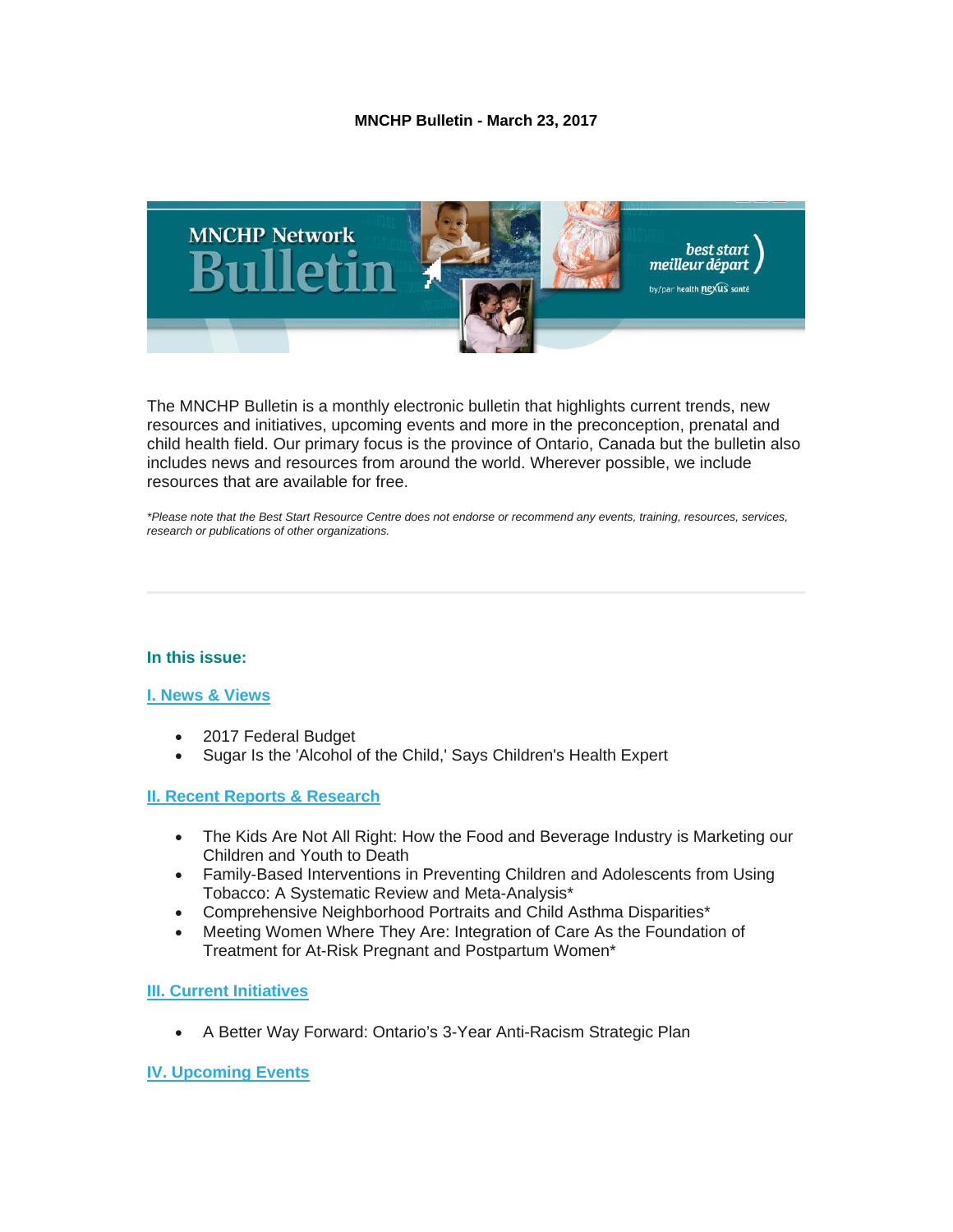- Towards Well-Being for All Ontario Healthy Schools Coalition 2017 Healthy Schools Conference
- Expanding Horizons for the Early Years Institute on Infant Mental Health
- The Power of Play Conference

# **[V. Resources](#page-6-1)**

- Technology in Early Childhood Education
- From Breakthrough to Best Practices A Science-Based Approach to Building a More Promising Future for Young Children and Families
- Ontario's Health System: Key Insights For Engaged Citizens, Professionals, and Policymakers

# **[VI. Featured Resources by the](#page-7-0)** *Best Start Resource Centre*

- Feeding Your Baby A Guide to Help You Introduce Solid Foods
- Creating Circles of Support for Pregnant Women and New Parents Manual

# <span id="page-1-0"></span>**I. News & Views**

# **2017 Federal Budget**

Finance Minister Bill Morneau released his second federal budget. Some highlights include:

- Families: Option to extend parental leave up to 18 monthsand allowing expectant mothers to claim maternity benefits 12 weeks before their due date
- Child care: \$7 billion over 10 years for 40,000 new subsidized spaces, starting 2018-19
- Coding kids: \$50 million over two years for initiatives to teach children to code
- Indigenous: \$3.4 billion over five years for infrastructure, health and education
- Care givers: New care-giving benefit up to 15 weeks, starting next year
- Housing: \$11.2 billion over 11 years for the national housing strategy (CBC News 2017; CTV News 2017)

Read the full budget in [English](http://www.budget.gc.ca/2017/docs/plan/toc-tdm-en.html) or [French](http://www.budget.gc.ca/2017/docs/plan/toc-tdm-fr.html) [Download the PDF](http://www.budget.gc.ca/2017/docs/nrc/2017-03-22-en.html) of the news release in multiple languages Highlights of the budget in **English** or **French**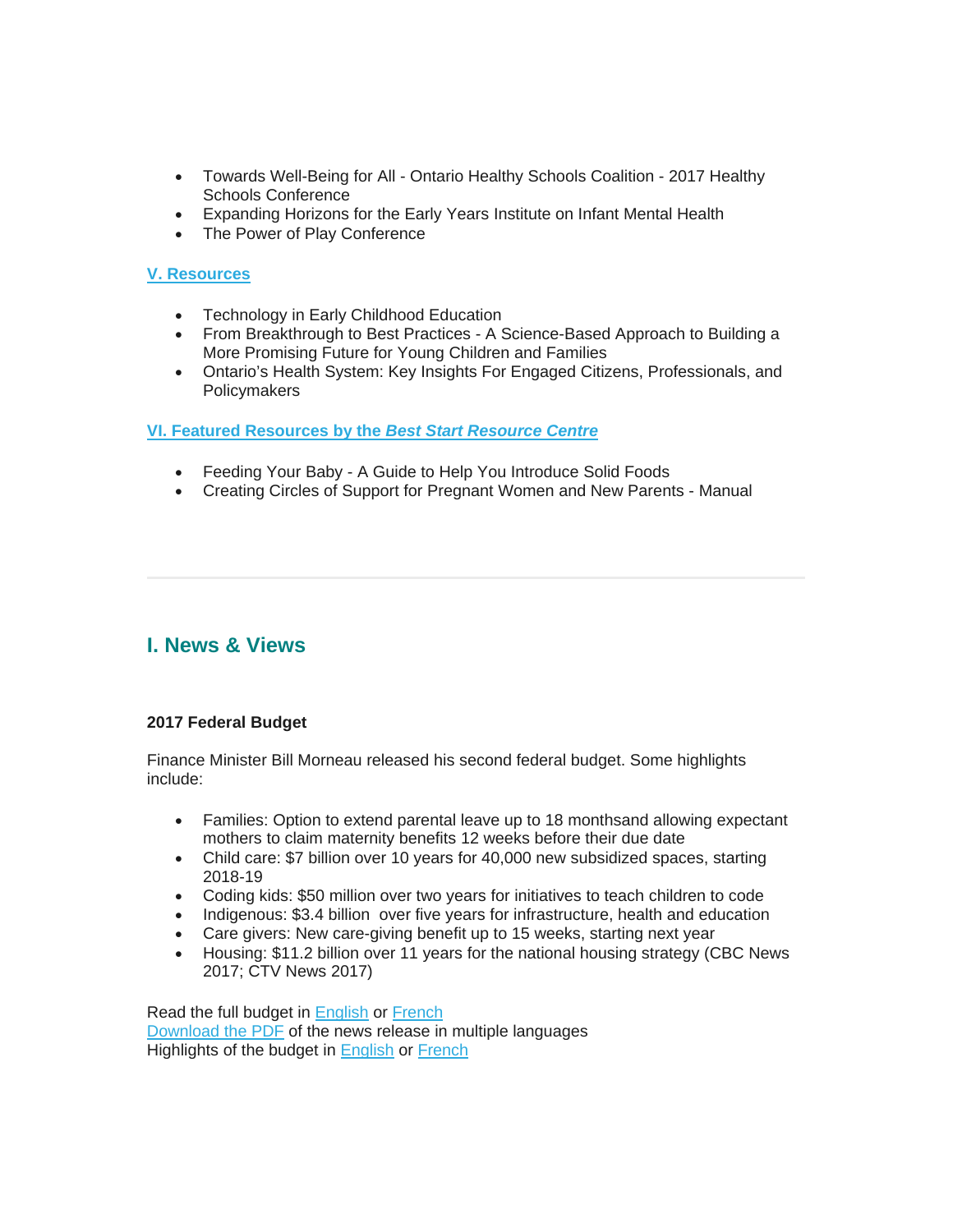### **Sugar is the 'Alcohol of the Child,' Says Children's Health Expert**

In this article (CBC News 2017), Dr. Robert Lustig, a health expert from the United States, discusses the prevalence of high sugar consumption by children. He compares sugar intake by children to alcohol use by adults based on how both substances are processed and the impact they have on the liver. This article draws particular attention to the high amounts of sugar that children are consuming at breakfast.

[Read the article](http://www.cbc.ca/news/canada/newfoundland-labrador/sugar-during-breakfast-1.3935855)

# <span id="page-2-0"></span>**II. Recent Reports & Research**

# **The Kids Are Not All Right: How the Food and Beverage Industry is Marketing our Children and Youth to Death**

(Heart and Stroke Foundation of Canada 2017)

SUMMARY:

The Heart & Stroke 2017 Report on the Health of Canadians examines how industry is marketing unhealthy food and beverages directly to our children and youth, and how this is affecting their preferences and choices, their family relationships and their health. They looked at national and international studies and reports and polled Canadians to understand their perspectives on the issue. They also commissioned one of the country's leading researchers to examine the volume of food and beverage advertising online to Canadian children and teens, and the quality of the products—the first research of its kind in the country.

[Read the report](http://www.heartandstroke.ca/-/media/pdf-files/canada/2017-heart-month/heartandstroke-reportonhealth2017.ashx)

**Family-Based Interventions in Preventing Children and Adolescents from Using Tobacco: A Systematic Review and Meta-Analysis\*** (Thomas et al. 2016)

ABSTRACT

#### **Background**

Tobacco is the main preventable cause of death and disease worldwide. Adolescent smoking is increasing in many countries with poorer countries following the earlier experiences of affluent countries. Preventing adolescents from starting smoking is crucial to decreasing tobacco-related illness.

**Objective**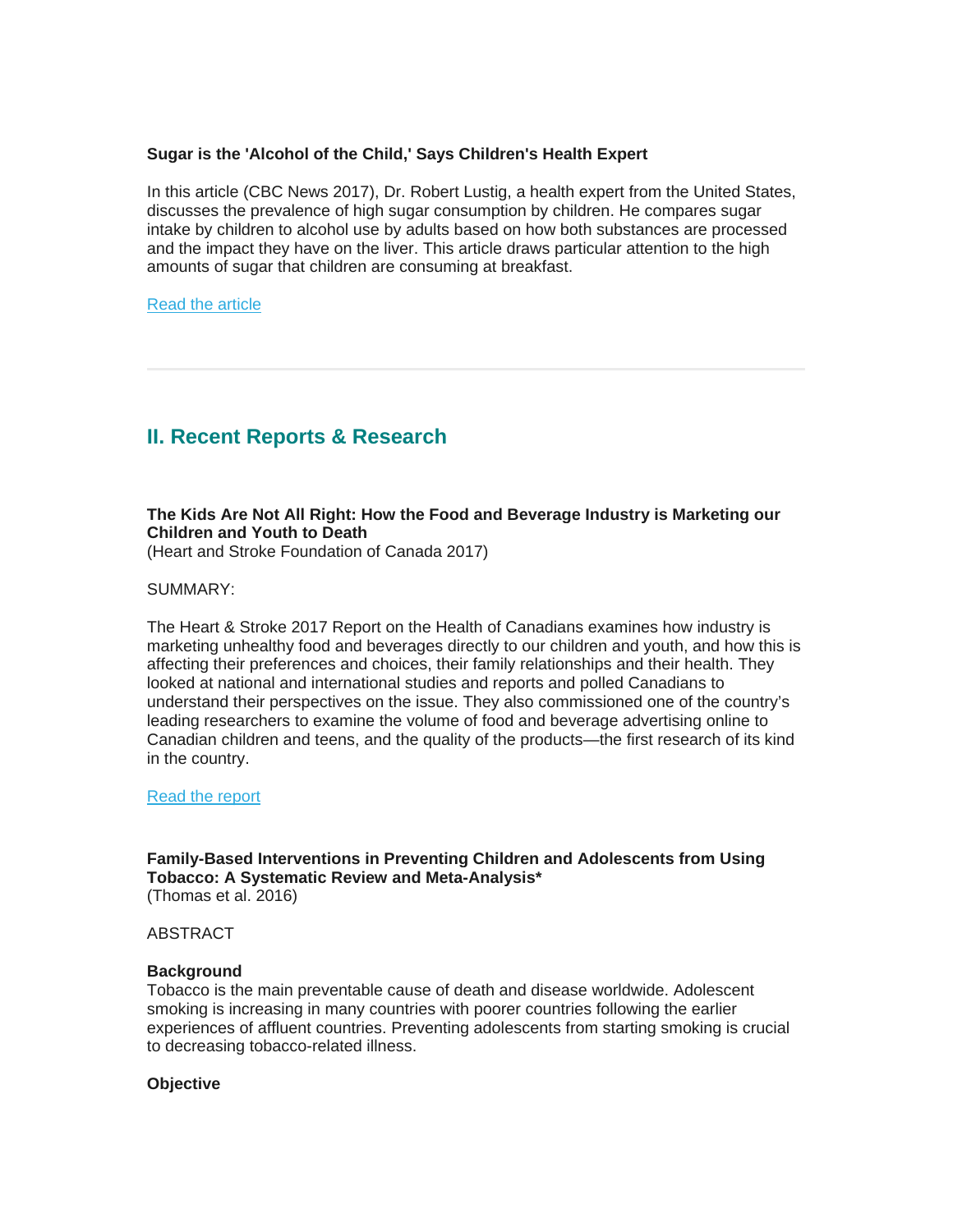To assess effectiveness of family-based interventions alone and combined with schoolbased interventions to prevent children and adolescents from initiating tobacco use.

#### **Data Sources**

Fourteen bibliographic databases and the Internet, journals hand-searched, and experts consulted.

#### **Study Eligibility Criteria, Participants, and Interventions**

Randomized controlled trials (RCTs) with children or adolescents and families, interventions to prevent starting tobacco use, and follow-up ≥6 months.

#### **Study Appraisal/Synthesis Methods**

Abstracts/titles independently assessed and data independently entered by 2 authors. Risk of bias was assessed with the Cochrane Risk-of-Bias tool.

#### **Results**

Twenty-seven RCTs were included. Nine trials of never-smokers compared with a control provided data for meta-analysis. Family intervention trials had significantly fewer students who started smoking. Meta-analysis of 2 RCTs of combined family and school interventions compared with school only, showed additional significant benefit. The common feature of effective high-intensity interventions was encouraging authoritative parenting.

#### **Limitations**

Only 14 RCTs provided data for meta-analysis (approximately a third of participants). Of the 13 RCTs that did not provide data for meta-analysis 8 compared a family intervention with no intervention and 1 reported significant effects, and 5 compared a family combined with school intervention with a school intervention only and none reported additional significant effects.

#### **Conclusions and Implications of Key Findings**

There is moderate-quality evidence that family-based interventions prevent children and adolescents from starting to smoke.

[Read the abstract](http://www.academicpedsjnl.net/article/S1876-2859(15)00379-4/abstract)

# **Comprehensive Neighborhood Portraits and Child Asthma Disparities\***

(Kranjac et al. 2017)

#### ABSTRACT

#### **Objectives:**

Previous research has established links between child, family, and neighborhood disadvantages and child asthma. We add to this literature by first characterizing neighborhoods in Houston, TX by demographic, economic, and air quality characteristics to establish differences in pediatric asthma diagnoses across neighborhoods. Second, we identify the relative risk of social, economic, and environmental risk factors for child asthma diagnoses.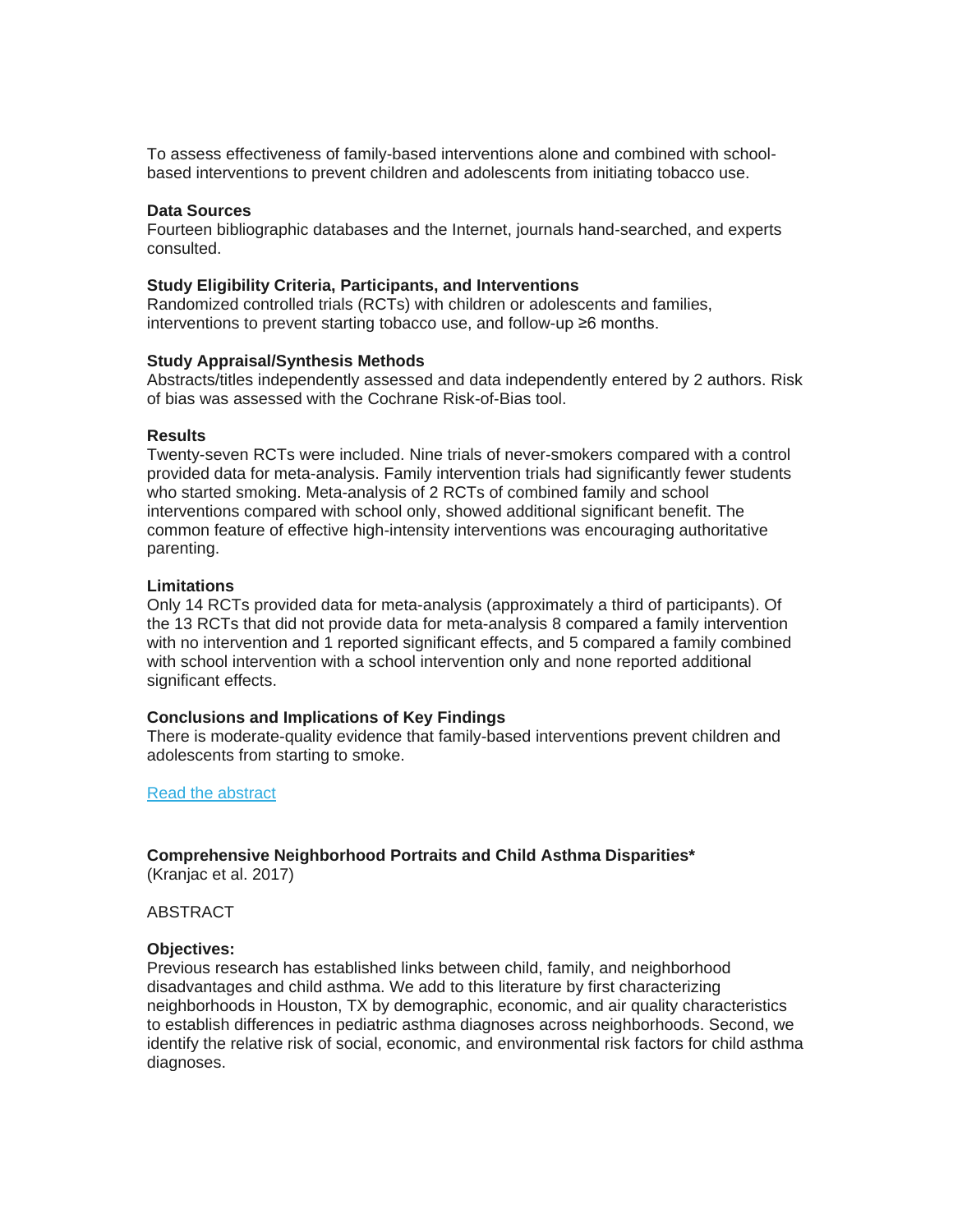#### **Methods:**

We geocoded and linked electronic pediatric medical records to neighborhood-level social and economic indicators. Using latent profile modeling techniques, we identified Advantaged, Middle-class, and Disadvantaged neighborhoods. We then used a modified version of the Blinder-Oaxaca regression decomposition method to examine differences in asthma diagnoses across children in these different neighborhoods.

#### **Results:**

Both compositional (the characteristics of the children and the ambient air quality in the neighborhood) and associational (the relationship between child and air quality characteristics and asthma) differences within the distinctive neighborhood contexts influence asthma outcomes. For example, unequal exposure to PM2.5 and O3 among children in Disadvantaged and Middle-class neighborhoods contribute to asthma diagnosis disparities within these contexts. For children in Disadvantaged and Advantaged neighborhoods, associational differences between racial/ethnic and socioeconomic characteristics and asthma diagnoses explain a significant proportion of the gap.

#### **Conclusions for Practice:**

Our results provide evidence that differential exposure to pollution and protective factors associated with non-Hispanic White children and children from affluent families contribute to asthma disparities between neighborhoods. Future researchers should consider social and racial inequalities as more proximate drivers, not merely as associated, with asthma disparities in children.

[View the abstract](http://link.springer.com/article/10.1007/s10995-017-2286-z)

**Meeting Women Where They Are: Integration of Care As the Foundation of Treatment for At-Risk Pregnant and Postpartum Women\*** (Thomas et al. 2017)

### ABSTRACT

#### **Purpose:**

In these times of rapidly changing health care policies, those involved in the health care of women, especially during the reproductive years, have a unique and daunting opportunity. There is great potential to positively impact women's health through focus on prevention, attention to addressing disparities, and new focus on the integration of behavioral health care in primary care settings.

#### **Description:**

In this report from the field, we suggest that the integration of mental health care into other health services and addressing underlying social needs by partnering with communitybased organizations should be a top priority for all settings seeking to provide excellent health care for women.

#### **Assessment:**

We describe our experience in a diverse, urban, safety net system to draw attention to four areas of innovation that others might adapt in their own systems: (1) addressing social support and other social determinants of health; (2) tailoring services to the specific needs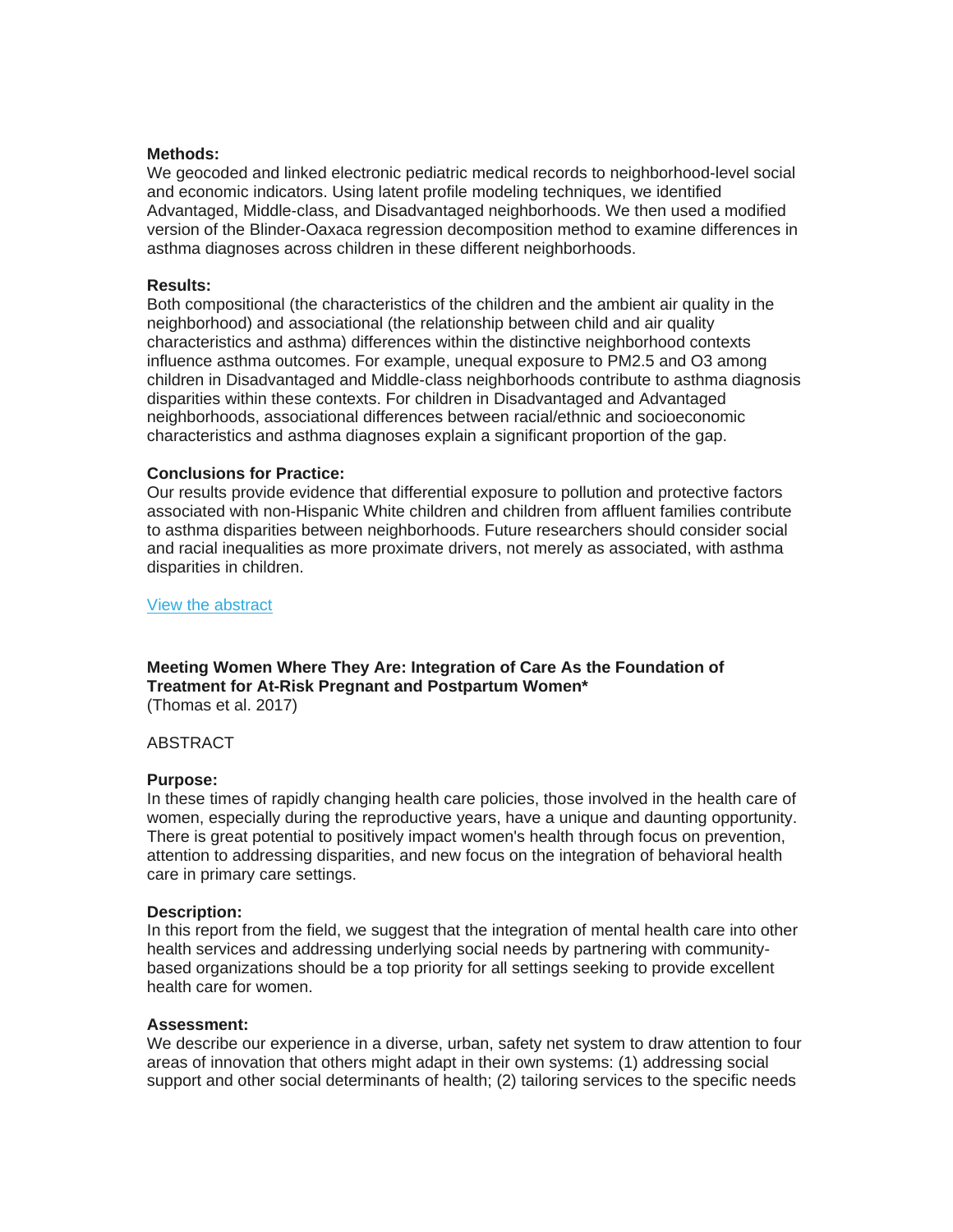of a population; (3) developing integrated and intensive cross-disciplinary services for highrisk pregnant women; and (4) bridging the divide between prenatal and postpartum care.

#### **Conclusion:**

Women are more likely to be engaged with healthcare during their pregnancy. This engagement, however limited, may be a unique "window of opportunity" to help them address mental health concerns and implement positive behavior change. Future work should include research and program evaluation of innovative programs designed to serve the entire family and meeting at-risk women where they are.

#### [Read the abstract](http://link.springer.com/article/10.1007%2Fs10995-016-2240-5)

# <span id="page-5-0"></span>**III. Current Initiatives**

#### **A Better Way Forward: Ontario's 3-Year Anti-Racism Strategic Plan** (Government of Ontario, 2017)

This new initiative includes measures to help identify and eliminate systemic racism. It is also an acknowledgement that systemic racism -- including anti-Black racism, anti-Indigenous racism, Islamophobia and racism experienced by other communities, including the Jewish community -- is real, and can act as a barrier to achieving opportunity.

The strategy includes:

- Developing a framework for the collection of race-based data in various institutions, including the child welfare system and the justice, education and health sectors. Collecting race-based data is a valuable way to better understand where racial inequalities exist, which will help government work toward solutions to address it.
- A new Ontario Black Youth Action Plan targeted at increasing access to supports and opportunities for Black children, youth and their families to address outcomes disparities.
- Implementing an anti-racism impact assessment framework to help anticipate and remove unconscious bias in proposed policies, programs and decisions.
- New legislation that would, if passed, ensure the sustainability and accountability of the province's anti-racism work by providing a framework for government and organizations to identify and combat systemic racism.
- Public education and awareness initiatives targeting racism, including Islamophobia and antisemitism.

Read more about the strategy in [English o](https://www.ontario.ca/page/anti-racism-directorate)r [French](https://www.ontario.ca/fr/page/une-meilleure-facon-davancer-plan-strategique-triennal-de-lontario-contre-le-racism)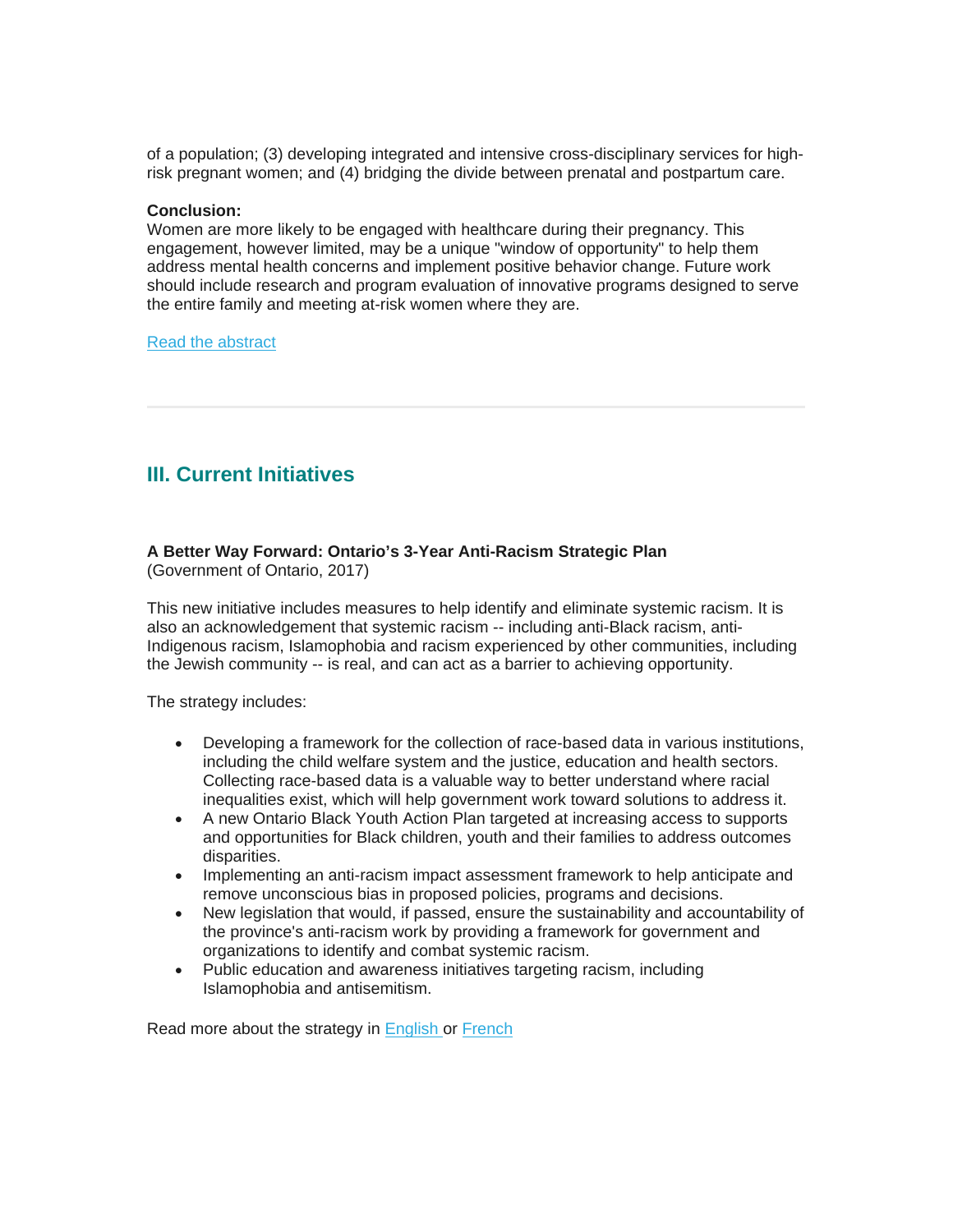# <span id="page-6-0"></span>**IV. Upcoming Events**

# **Towards Well-Being for All - Ontario Healthy Schools Coalition - 2017 Healthy Schools Conference**

April 4-5, 2017: Toronto

This conference is hosted by The Ontario Healthy Schools Coalition (an Ontario-wide, broad-based coalition of community and health agencies). The theme of this conference is rooted in the Well-Being Strategy for education and will explore what this means for Ontario schools. The conference will focus on the four areas of the strategy that include:

- Safe and Accepting Schools
- Healthy Schools
- Positive Mental Health
- Equity and Inclusive Education

### [Learn more](https://ontariohealthyschools.com/)

#### **Expanding Horizons for the Early Years Institute on Infant Mental Health** April 26-28, 2017: Toronto

This conference is hosted by the National Institute on Infant Mental Health. It will bring together a range of practitioners and professionals working in the field of infant mental health to discuss and share innovative and promising practices to address infant and toddler mental health concerns.

[Learn more about the conference](http://www.imhpromotion.ca/TrainingEvents/ExpandingHorizonsfortheEarlyYears2017.aspx)

**The Power of Play Conference** September 25-27, 2017: London, ON

The Family Resource Program Canada is hosting a conference the will explore the power of play.

[Read the announcement](https://gallery.mailchimp.com/6831b71a588234cc9ab12bd93/files/0adf48ab-370f-41bd-8ea2-113b2b113958/2017_Save_the_Date_EN_003_.pdf)

<span id="page-6-1"></span>**V. Resources**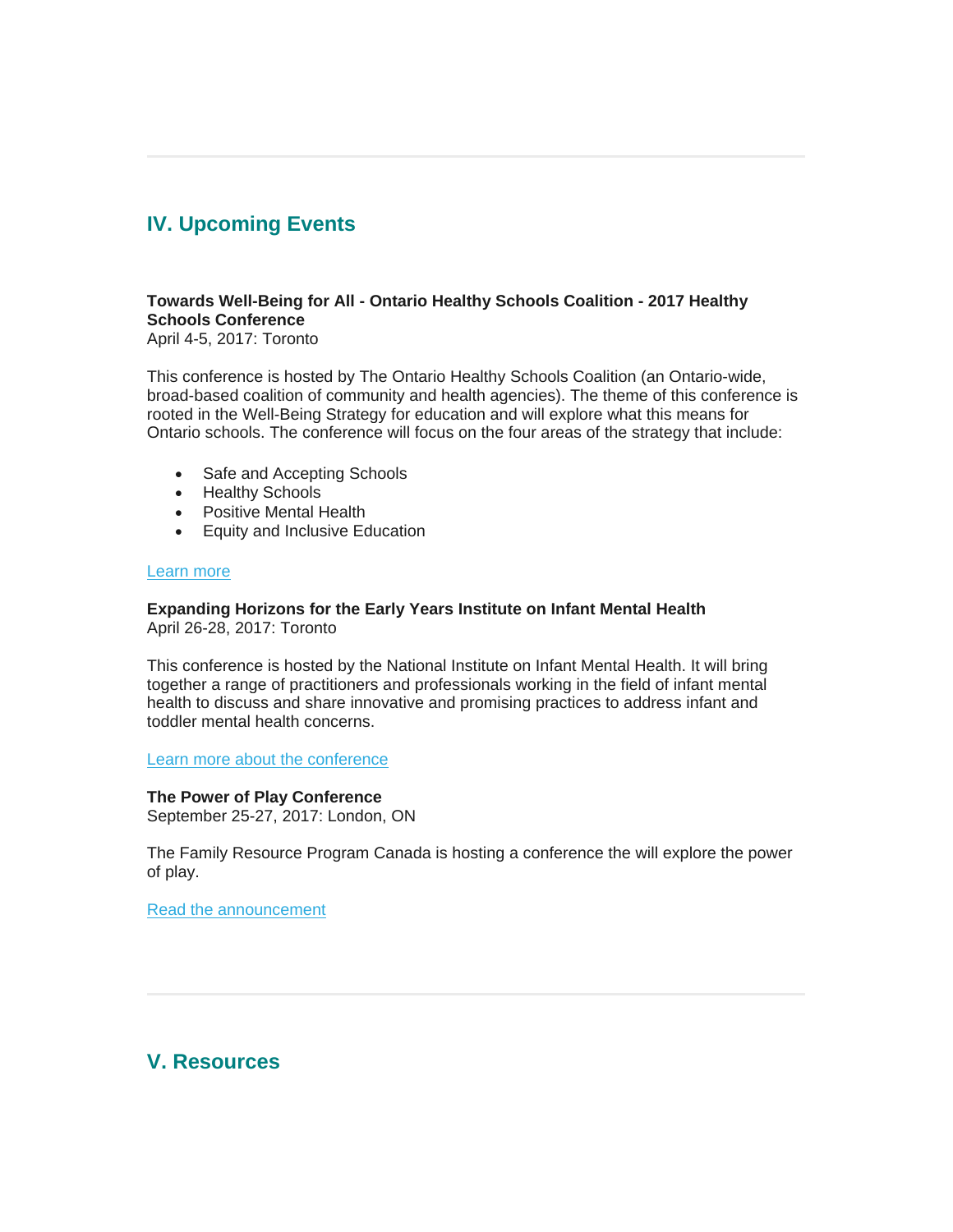#### **Technology in Early Childhood Education**

This resource in the Encyclopedia on Early Childhood Development focuses on technology in early childhood education. This resource offers expert advice, resources to help navigate what apps and online tools are appropriate for young audiences, and information sheets regarding young children and technology.

Read more in [English](http://track.mediasend.ca/v/443/fd90aa72a2883755f041fade766c4c02c2c7ba882505f6d7?utm_source=All&utm_campaign=Technologie+en+%C3%A9ducation+de+la+petite+enfance&utm_medium=email) or [French](http://track.mediasend.ca/v/443/5caa7139701829765a5dec5331aee47cc2c7ba882505f6d7?utm_source=All&utm_campaign=Technology+in+early+childhood+education&utm_medium=email)

### **From Breakthrough to Best Practices - A Science-Based Approach to Building a More Promising Future for Young Children and Families**

This report, From Breakthrough to Best Practices (2016), explains key concepts of the science of child development to demonstrate healthy child development. In addition, it highlights lessons from research to provide examples of program characteristics that have been shown to help promote healthy child development.

[View the resource](http://developingchild.harvard.edu/resources/from-best-practices-to-breakthrough-impacts/)

### **Ontario's Health System: Key Insights For Engaged Citizens, Professionals, and Policymakers**

Ever wondered how the Ontario health system works? You can find answers in a new book edited by the McMaster Health Forum's director, John Lavis (2016). The goal of this book is to help make the system more understandable to the citizens who pay for it and are served by it, the professionals who work in it (and future professionals who will one day work in it), and the policymakers who govern it. Chapters include figures that highlight key features of a sector or other parts of the health system "at-a-glance."

McMaster University is making individual book chapters freely available to advance the public interest, [here.](https://www.mcmasterhealthforum.org/ontario) However, the University does not give permission for these chapters to be posted on websites other than the website of the McMaster Health Forum, or to be circulated electronically. The book is available for purchase on Amazon.ca.

[Access the book chapters](https://www.mcmasterhealthforum.org/ontario)

# <span id="page-7-0"></span>**VI. Featured Resources by the** *Best Start Resource Centre*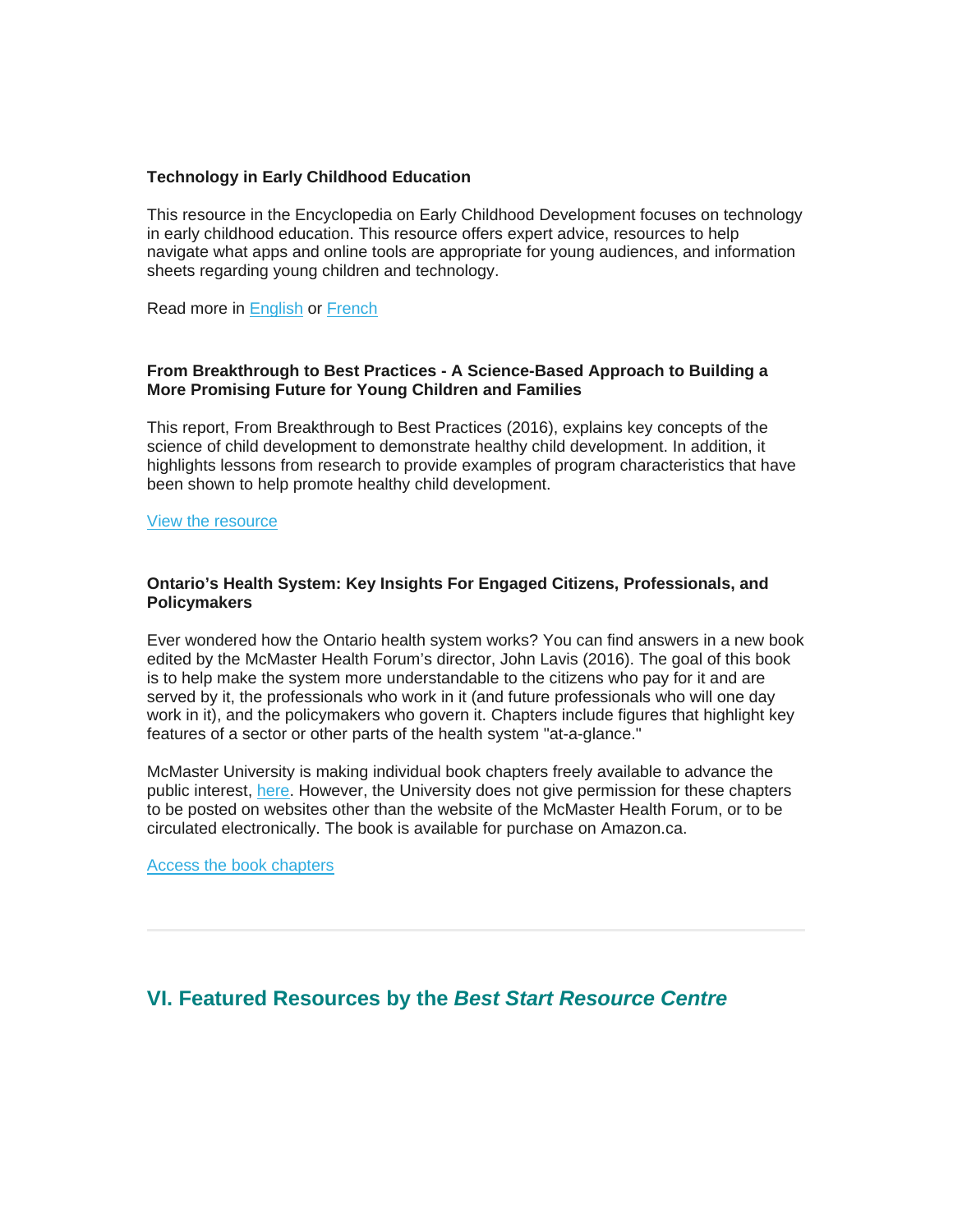

**Feeding Your Baby - A Guide to Help You Introduce Solid Foods**  (Best Start Resource Centre & Nutrition Resource Centre 2016)

This guide for parents provides information about feeding their baby from six months to one year. It has information and answers questions they may have about breastfeeding and starting solid foods.

Available in print in English and French Available in PDF in [English,](http://www.beststart.org/resources/nutrition/pdf/BSRC_FeedingYourBaby_2015.pdf) [French,](http://www.meilleurdepart.org/resources/nutrition/pdf/CRMD_NourrirVotreBebe_2015.pdf) [Arabic,](http://www.beststart.org/resources/nutrition/feedingyourbaby/D12-AR_feeding_baby_Arabic_2016.pdf) [Chinese \(Simplified\),](http://www.beststart.org/resources/nutrition/feedingyourbaby/D12-ZH_feeding_baby_Chinese_2016.pdf) [Hindi,](http://www.beststart.org/resources/nutrition/feedingyourbaby/D12-HI_feeding_baby_Hindi_2016.pdf) [Ojibwe,](http://www.beststart.org/resources/nutrition/feedingyourbaby/D12-OJ_feedingbaby_Ojibwe.pdf) [Punjabi,](http://www.beststart.org/resources/nutrition/feedingyourbaby/D12-PU_feeding_baby_Punjabi_2016.pdf) [Spanish,](http://www.beststart.org/resources/nutrition/feedingyourbaby/D12-SP_feeding_baby_Spanish_2016.pdf) [Tagalog,](http://www.beststart.org/resources/nutrition/feedingyourbaby/D12-TG_feeding_baby_Tagalog_2016.pdf) [Tamil,](http://www.beststart.org/resources/nutrition/feedingyourbaby/D12-TA_feeding_baby_Tamil_2016.pdf) and [Urdu](http://www.beststart.org/resources/nutrition/feedingyourbaby/D12-UR_feeding_baby_Urdu_2016.pdf)

# **Creating Circles of Support for Pregnant Women and New Parents - Manual**

This manual for health and social service providers working with pregnant women, new mothers and their families supports mental health promotion in pregnancy and postpartum. A helpful template to assist service providers and their clients identify their circle of support, can be downloaded [here.](http://www.beststart.org/resources/ppmd/pdf/Circle%20of%20Support%20Contacts%20template.pdf)

Available in [PDF](http://www.beststart.org/resources/ppmd/circles_of_support_manual_2013.pdf)



# by/par health nexus santé

180 Dundas Street West, Suite 301, Toronto, ON M5G 1Z8

Telephone: (416) 408-2249 | Toll-free: 1-800-397-9567 | Fax: (416)

408-2122

E-mail: [beststart@healthnexus.ca](mailto:beststart@healthnexus.ca?subject=Contact%20Us)

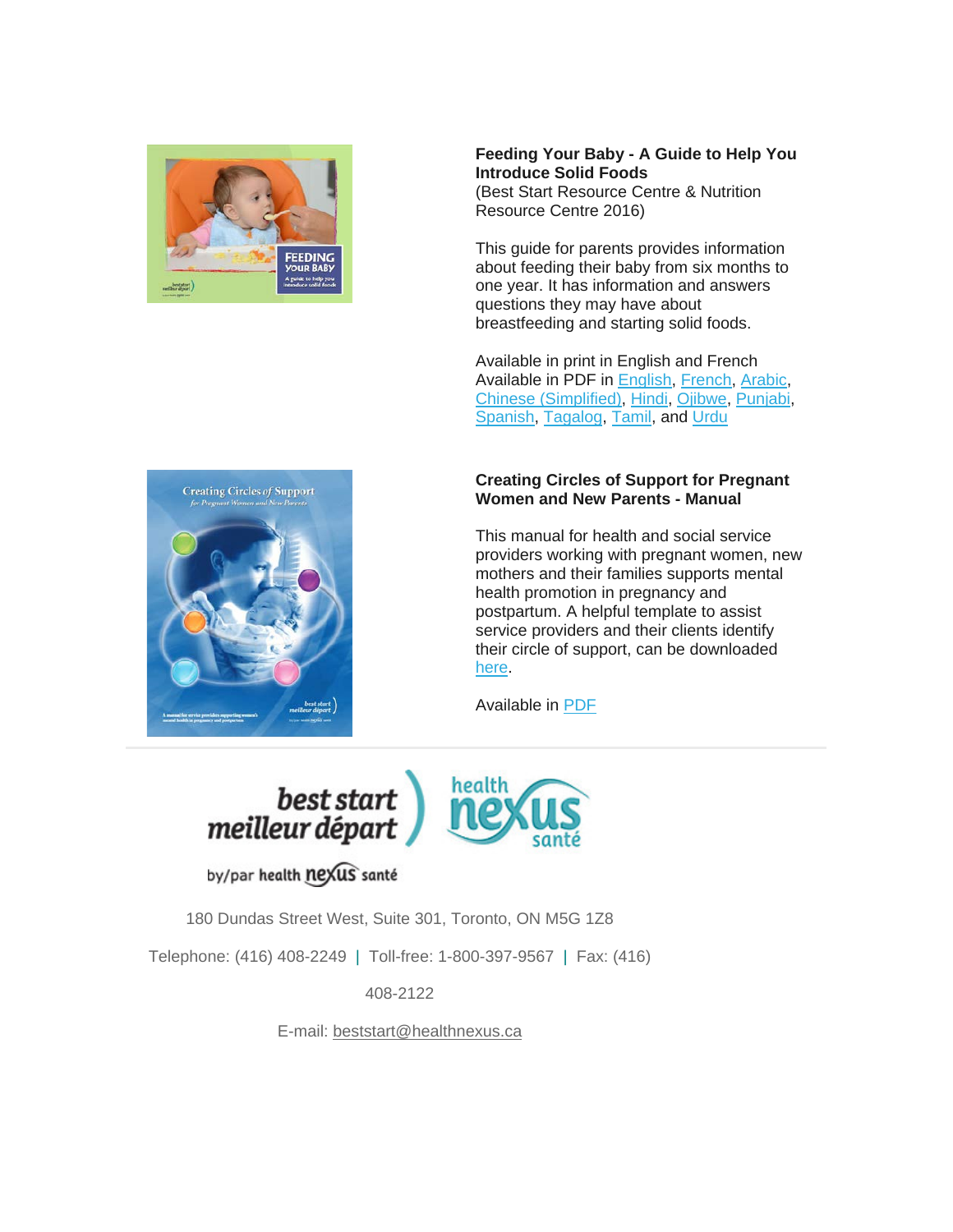

#### [Unsubscribe from this list](mailto:mnchp@healthnexus.ca?subject=Unsubscribe)

[Learn more about MNCHP Network](http://lists.beststart.org/listinfo.cgi/mnchp-beststart.org) [Submit items for MNCHP Bulletins](mailto:mnchp@healthnexus.ca) [Manage your subscription and access the archives](http://lists.beststart.org/listinfo.cgi/mnchp-beststart.org)

# **Stay connected!**

- The free weekly **[Ontario Health Promotion E-mail bulletin \(OHPE\)](http://www.ohpe.ca/)** offers a digest of news, events, jobs, feature articles on health promotion issues, resources, and much more, to those working in health promotion.
- **[Click4HP](https://listserv.yorku.ca/archives/click4hp.html)** is an international dialogue on health promotion. Participants exchange views on issues and ideas, provide leads to resources, and ask questions about health promotion.
- **[The Maternal Newborn and Child Health Promotion \(MNCHP\) Network](http://lists.beststart.org/listinfo.cgi/mnchp-beststart.org) -** A province-wide electronic forum for service providers working to promote preconception, prenatal and child health.
- **[Ontario Prenatal Education Network](http://fluidsurveys.com/surveys/ohpe/subscriptionsopen2015-2016/) -** A space where professionals can share information and resources, ask questions and collaborate with peers on topics related to prenatal education.
- **[Health Promotion Today](http://en.healthnexus.ca/)** 0ur blog keeps you informed of news and topics related to health promotion.
- **[The Best Start Indigenous Sharing Circle \(BSASC\) Network](http://lists.beststart.org/listinfo.cgi/bsasc-beststart.org)** is a distribution list designed for service providers working with Aboriginal Peoples in areas of preconception, prenatal and child health. The network is a forum to share news, ideas, questions and best practices.

#### **En français:**

# **Restez branché!**

- Le bulletin francophone **[Le Bloc-Notes](http://www.leblocnotes.ca/)** est un outil indispensable pour les intervenants professionnels qui aiment être à l'affût des nouveautés dans le domaine de la promotion de la santé.
- Le **[Bulletin de santé maternelle et infantile](http://fr.meilleurdepart.org/services/echange_d_information/bulletin-de-sant%C3%A9-maternelle-et-infantile)** est un bulletin électronique mensuel à l'intention